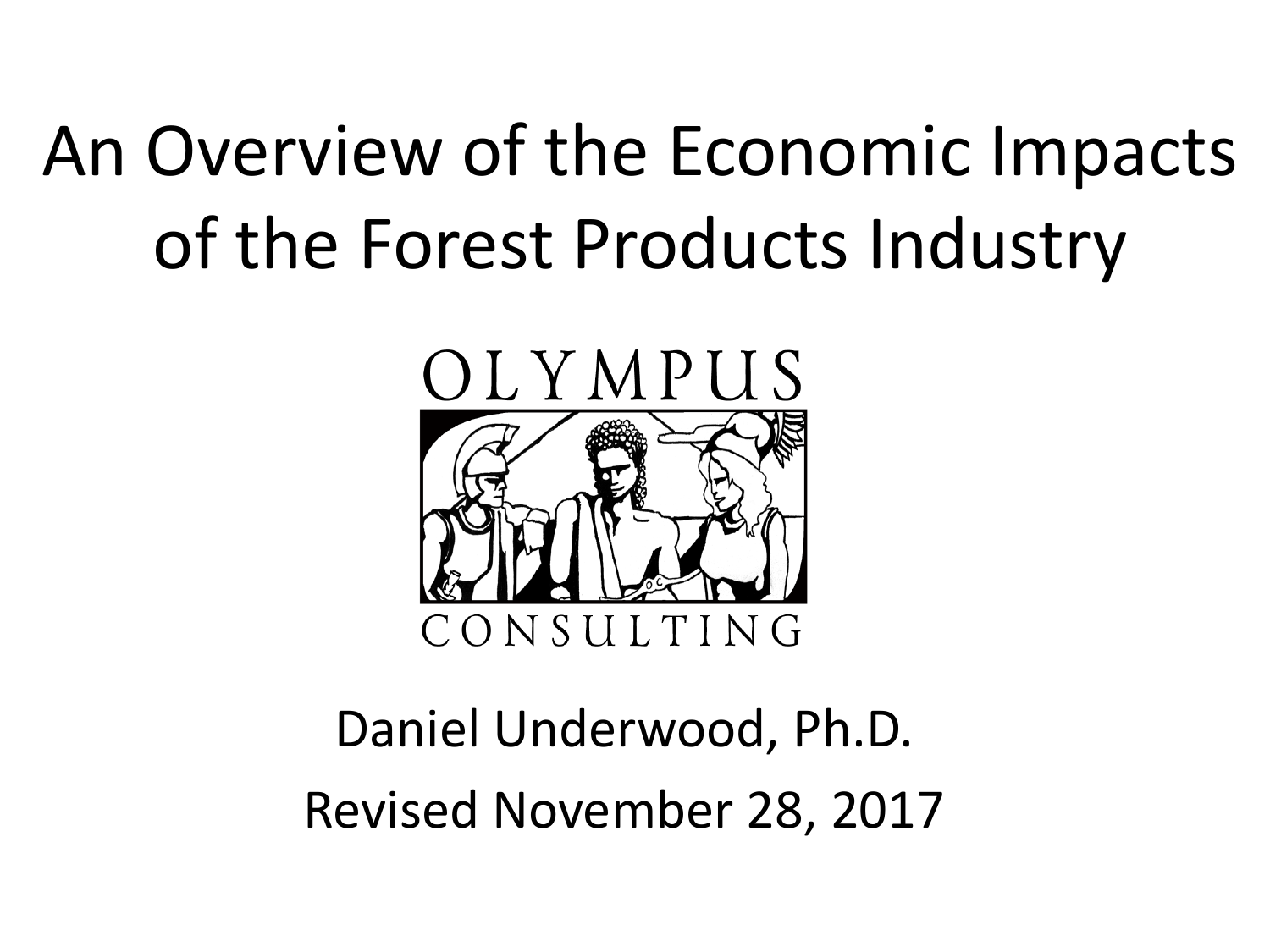# 2016 201.4 MMBF

The Economic Impacts of Private Timber Harvests: An Exploratory Investigation of Harvests, Exports, Employment, Income and **Tax Remittances** 

Report to: Port of Port Angeles

Local Export

What are the economic impacts of this flow of private forest harvest?



Daniel Underwood, Principal

Jason Cross, Mathematician

November 2017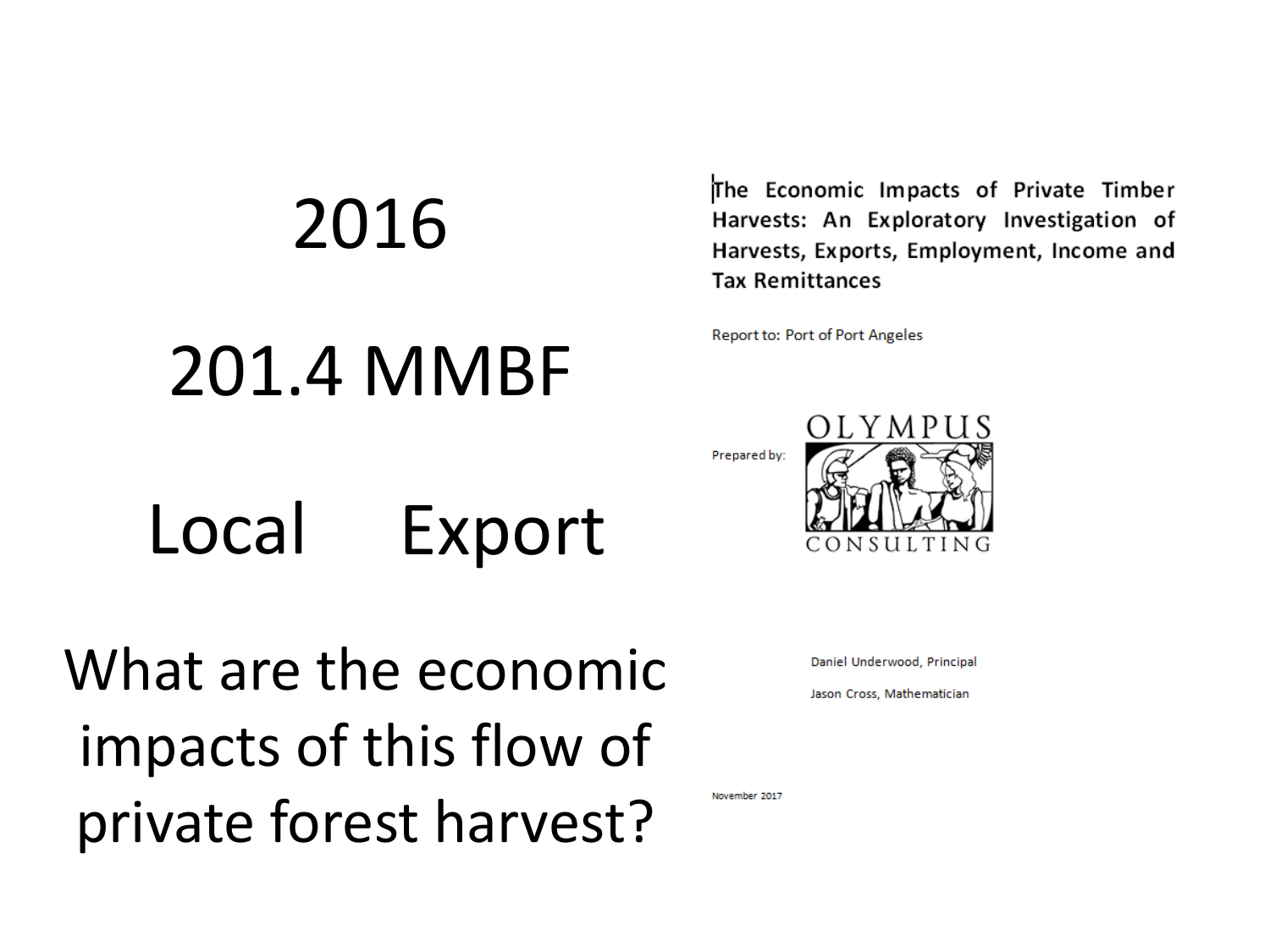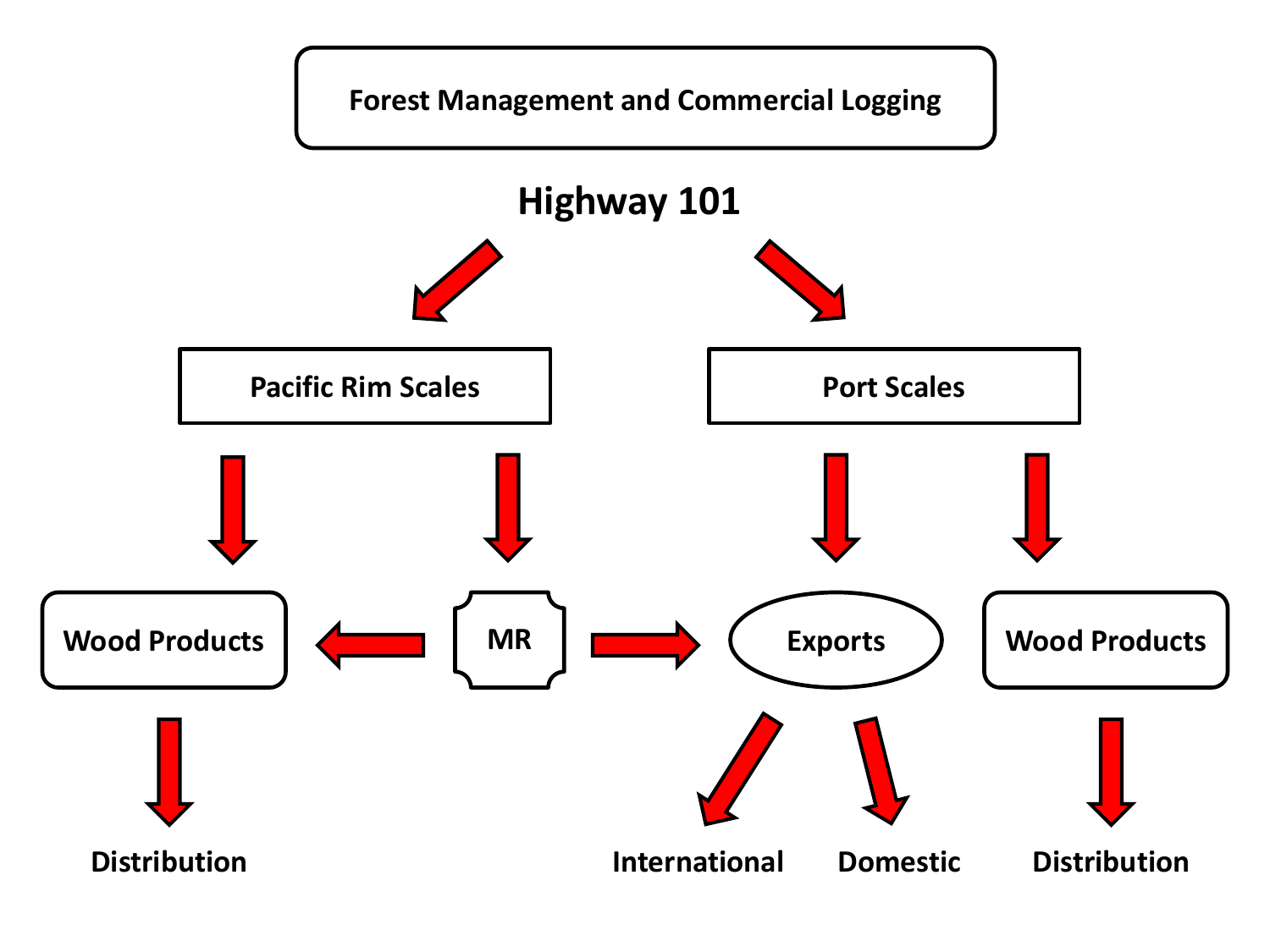### Economic Impacts: Follow the Flow of Expenditures

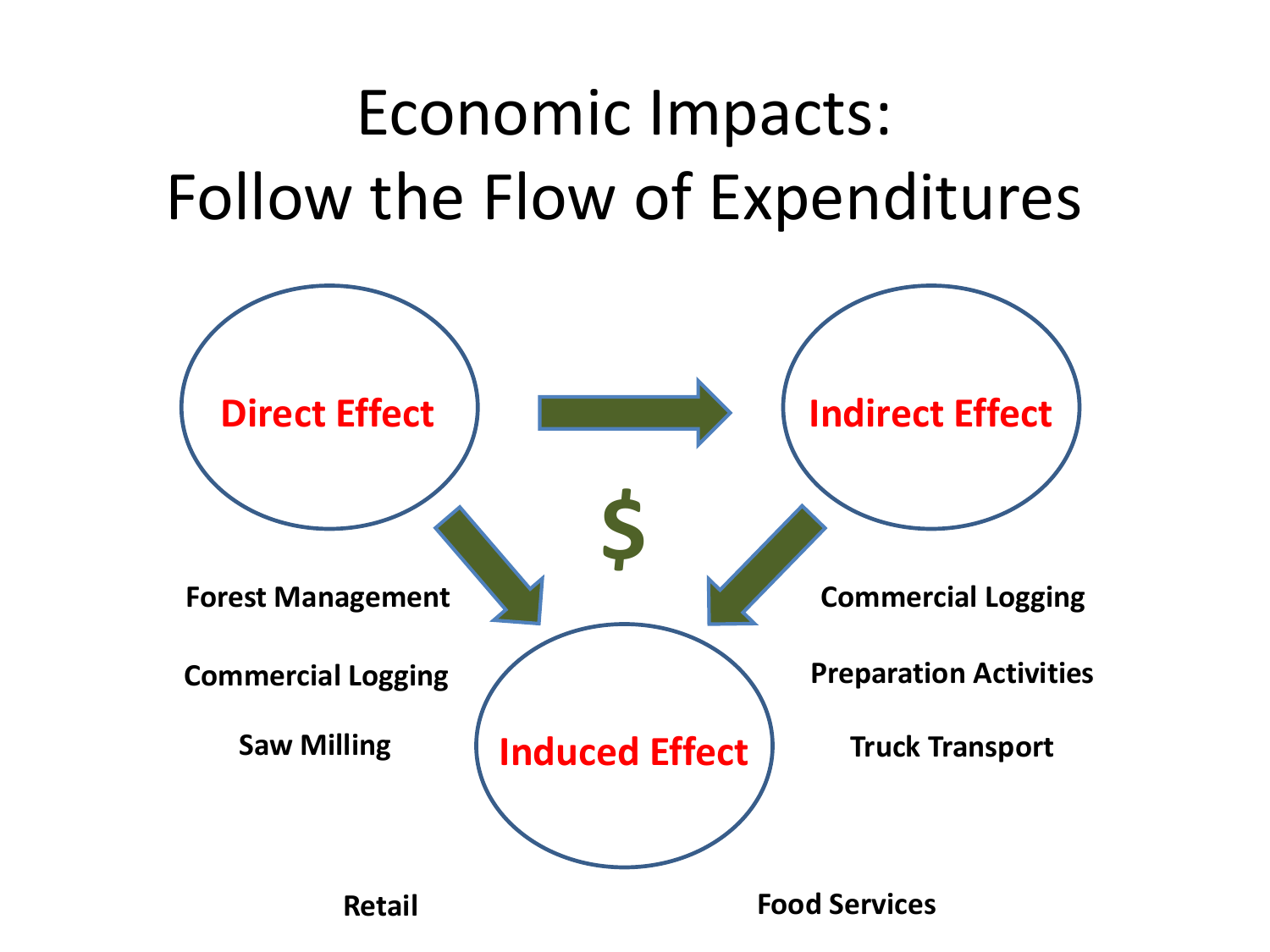### Economic Impacts Private Harvests

#### **Flow Private Timber**



#### **58% Local and 42% Exported**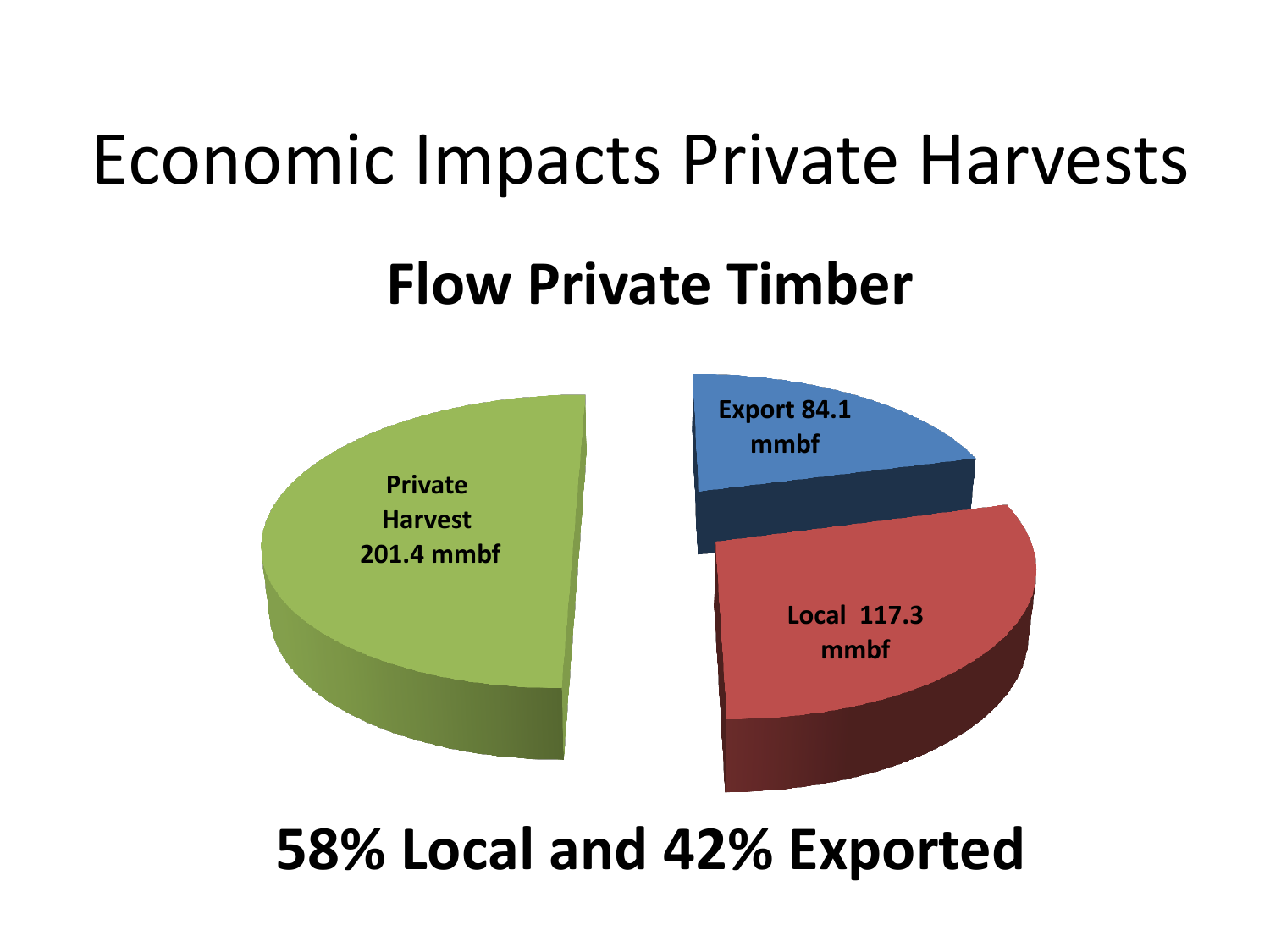### Economic Impacts Private Harvests

| Total Economic Impacts of 117.3 MMBF of Private Timber Harvest, 2016 |            |             |            |             |  |
|----------------------------------------------------------------------|------------|-------------|------------|-------------|--|
| <b>Effect</b>                                                        | <b>FTE</b> | <b>Wage</b> | <b>LWP</b> | <b>PI</b>   |  |
| <b>NAICS 115</b>                                                     | 10.6       | \$4,526     | \$539      | \$90,271    |  |
| <b>NAICS 113</b>                                                     | 137.2      | \$4,794     | \$807      | \$1,876,784 |  |
| <b>NAICS 321</b>                                                     | 227.6      | \$4,448     | \$461      | \$43,082    |  |
| <b>Indirect Effects</b>                                              | 210.8      | \$3,007     | $-$ \$980  | \$914,995   |  |
| <b>Induced Effects</b>                                               | 272.8      | \$1,839     | $-52,148$  | \$117,390   |  |
| <b>Total Effects</b>                                                 | 859.0      | \$3,322     | $-5665$    | \$3,042,522 |  |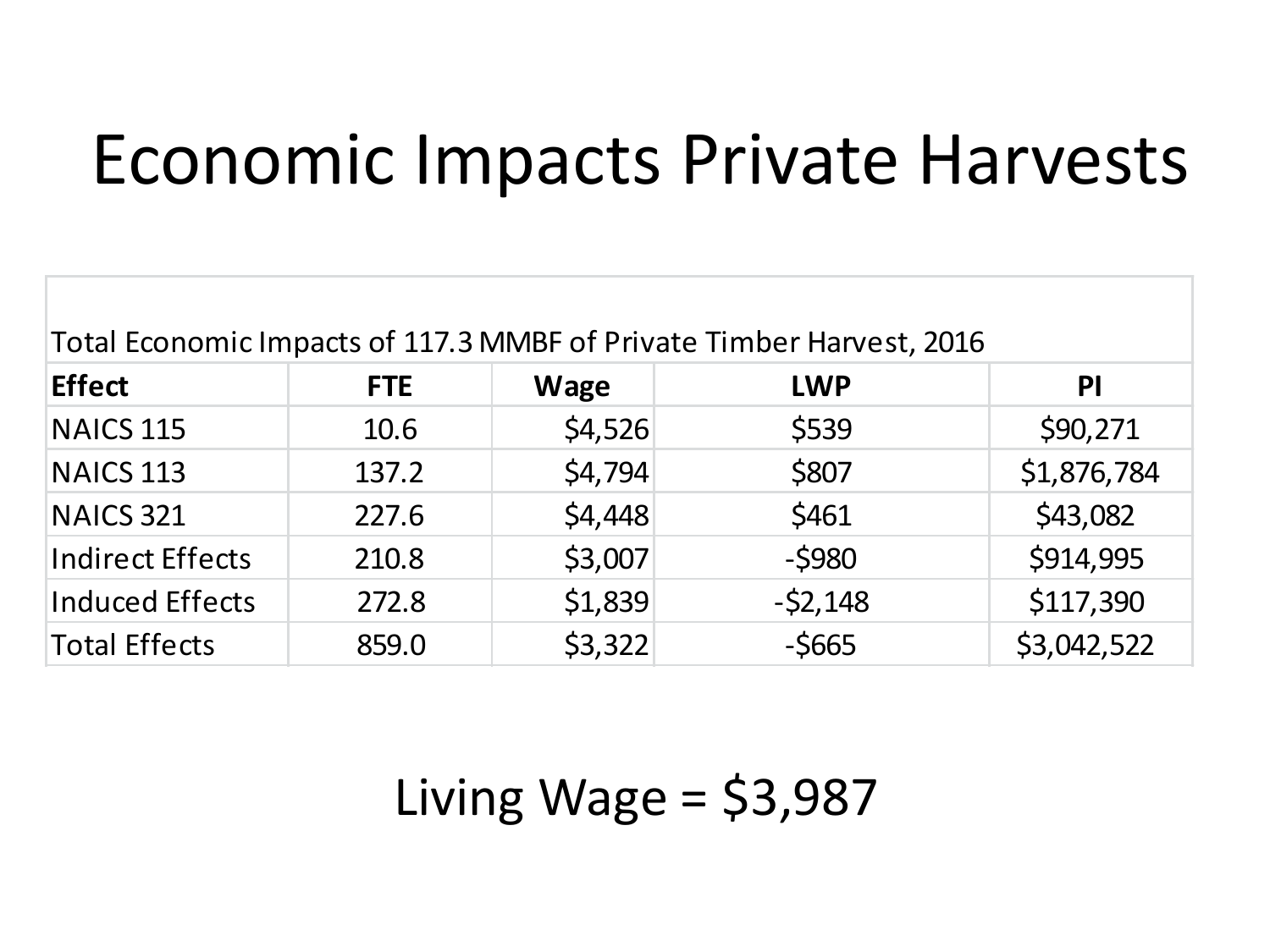### Economic Impacts Export Market

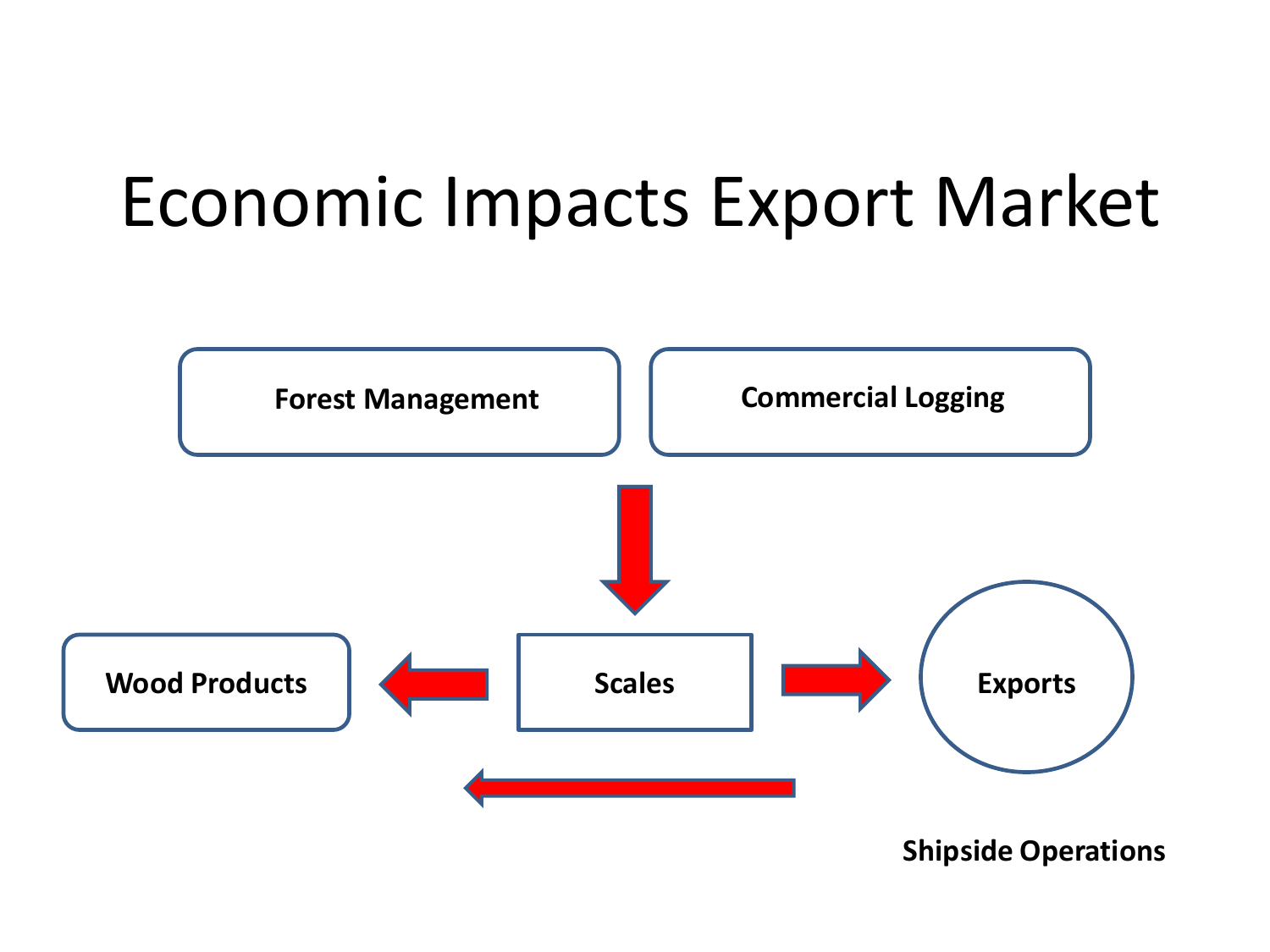### Economic Impacts Export Market

| <b>Monthly Economic Impacts of Log Exports, 2016</b> |             |              |            |             |  |
|------------------------------------------------------|-------------|--------------|------------|-------------|--|
| <b>Sector</b>                                        | <b>FTEs</b> | <b>Wages</b> | <b>LWP</b> | PI          |  |
| <b>NAICS 115</b>                                     | 7.6         | \$4,536      | \$549      | \$64,994    |  |
| <b>NAICS 113</b>                                     | 98.4        | \$4,794      | \$807      | \$1,349,863 |  |
| NAICS 4883                                           | 16.4        | \$8,479      | \$4,492    | \$56,007    |  |
| <b>Indirect Effects</b>                              | 30.6        | \$2,486      | $-51,501$  | \$61,161    |  |
| <b>Induced Effects</b>                               | 117.1       | \$1,840      | $-52,147$  | \$50,437    |  |
| <b>Total Effects</b>                                 | 270.1       | \$3,468      | $-5519$    | \$1,582,462 |  |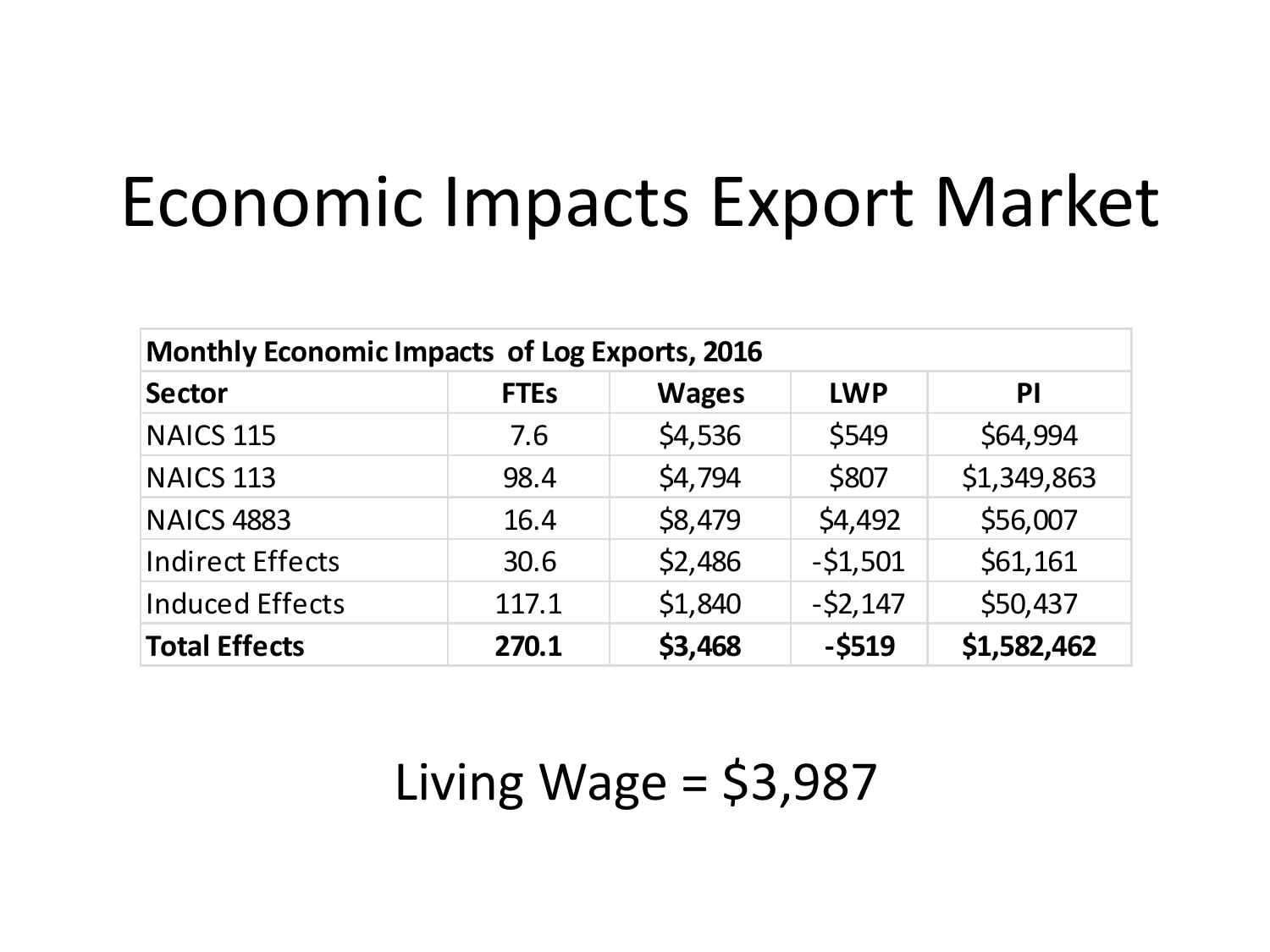### Economic Impacts Export Ship

| <b>Economic Impacts per ship: 5.6 MMBF</b> |             |              |           |            |
|--------------------------------------------|-------------|--------------|-----------|------------|
| <b>Sector</b>                              | <b>FTEs</b> | <b>Wages</b> | PI        | <b>LWP</b> |
| Forestry                                   | 0.2         | \$4,526      | \$8,883   | \$539      |
| Logging                                    | 3.0         | \$4,793      | \$499,344 | \$806      |
| Shipside                                   | 1.1         | \$8,479      | \$45,033  | \$4,492    |
| Indirect                                   | 1.2         | \$2,969      | \$24,399  | $-51,018$  |
| Induced                                    | 4.0         | \$1,839      | \$20,579  | $-52,148$  |
| <b>Total</b>                               | 9.6         | \$3,866      | \$598,239 | $-5121$    |